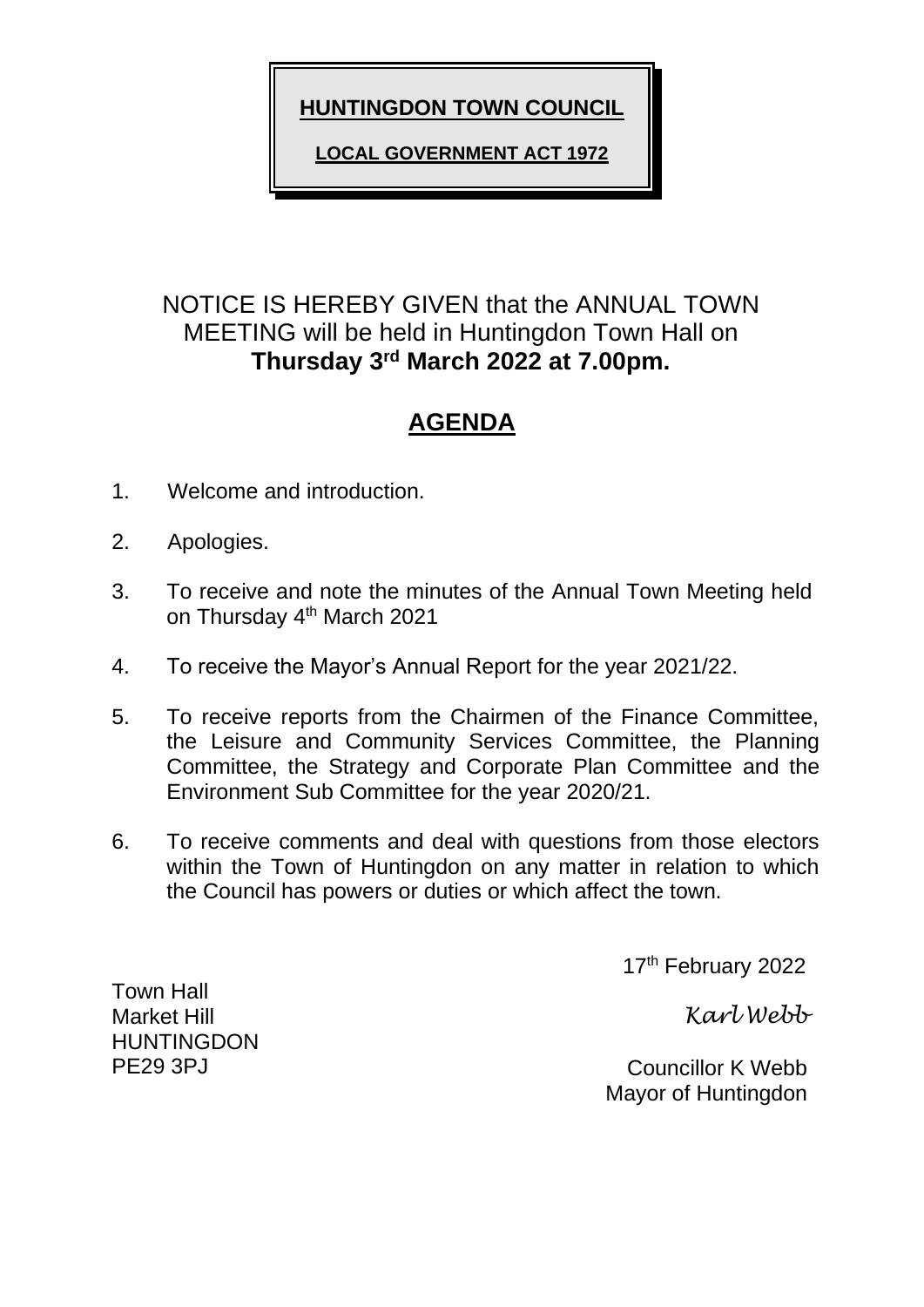# **HUNTINGDON TOWN**

## **ANNUAL TOWN MEETING**

The Annual Town Meeting of Huntingdon Town was held in the Town Hall, Market Hill, Huntingdon, on Thursday 4<sup>th</sup> March 2021 at 7.00pm via Zoom Video Conference Call.

*In attendance; Councillors M Baker; A Beevor; A Blackwell; J Cole; C Doyle; S Gifford; V Hufford; P Kadewere; P Kennington; B Luckham; A McAdam; S McAdam; P Pearce; T Sanderson; T Shrapnel; S Sweek and K Webb (Mayor).*

*Mayor's Chaplain, Reverend J Randall; S Orme, Cromwell Museum Curator; District Councillor J Morris; County Councillors M Shellens and G Wilson; C Doody, Office for National Statistics and three members of the public.*

#### 1. **MAYOR'S WELCOME**

The Mayor, Councillor Karl Webb, welcomed everyone present to the 2021 Annual Town Meeting. Before the meeting proceeded, the Mayor advised the meeting that although Political Purdah had not yet commenced for the elections on 6th May 2021, political positioning, electioneering, and campaigning would not be allowed or tolerated at the meeting.

#### 2. **APOLOGIES**

Apologies tendered to the Town Clerk included Councillors P Brown and A Diaz.

#### 3. **MINUTES**

Members had before them copies of the minutes of the Annual Town Meeting held on 5th March 2020 (M1). It was proposed, seconded and

**RESOLVED** to approve and adopt these minutes and they would be duly signed by the Mayor at a later date.

*Clerk's Note: Under usual circumstances, the minutes of the Annual Town Meeting would have been approved at a subsequent Town Council meeting and would be available to review and note at the following Annual Town Meeting. In light of Covid-19, the meeting schedule of the Council had changed, and the minutes of the 2020 Annual Town Meeting hadn't been presented for approval.* 

#### 4. **ANNUAL REPORT OF THE MAYOR 2020-21**

The Mayor's report on the Council's activities during the year was presented by the Mayor, a copy of which is attached to these minutes.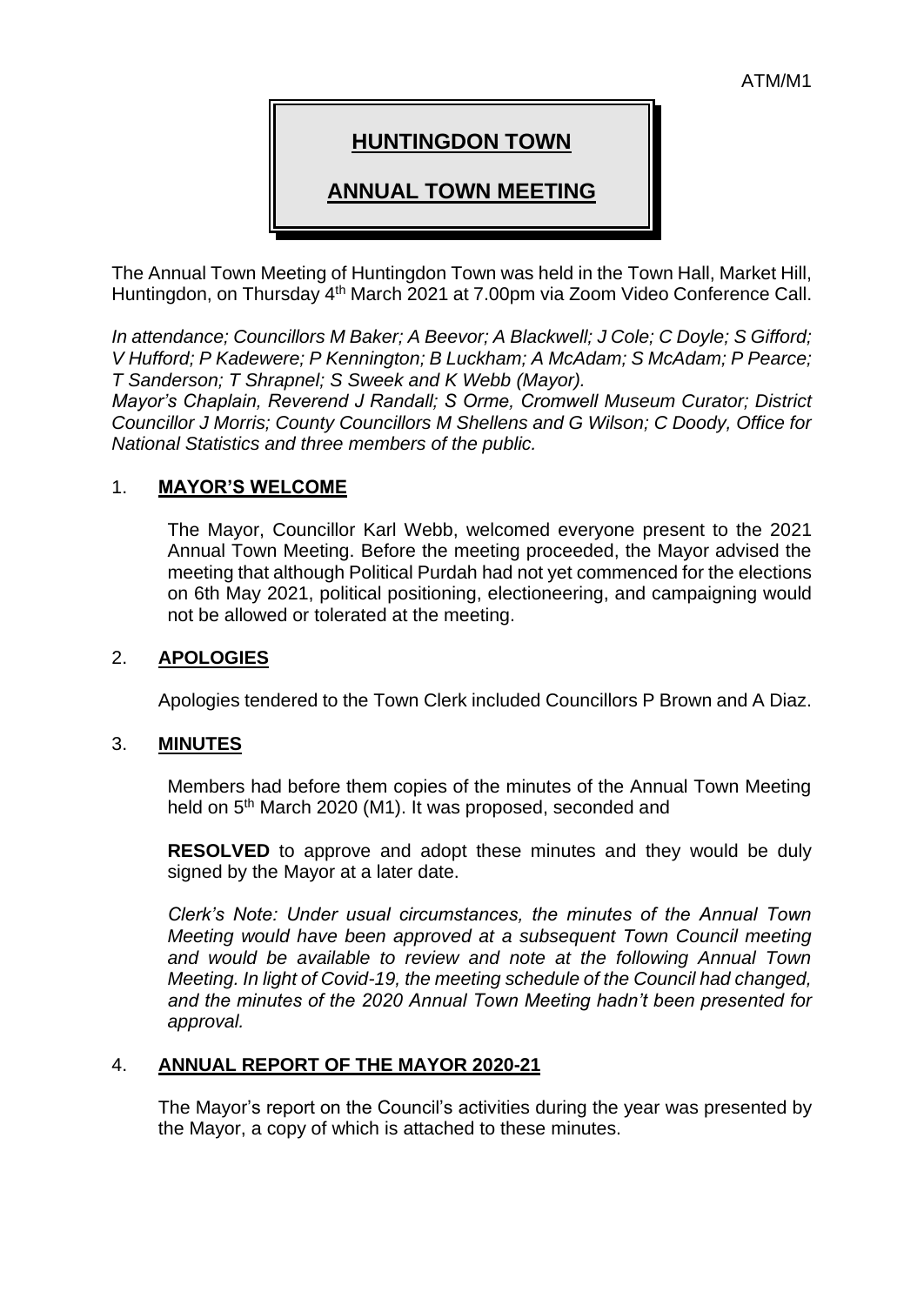### 5. **COMMITTEE REPORTS 2020-21**

- i) The Mayor invited the Chairman of the Finance Committee to give his report. Councillor Phil Pearce gave a brief overview of financial activities of the last 12 months. A copy of the report is attached to these minutes.
- ii) The Mayor next invited the Chairman of the Leisure and Community Services Committee to provide his report. Councillor Tom Sanderson delivered a brief overview of the committee's activities of the last 12 months. A copy of this report is attached to these minutes
- iii) The Mayor then invited the Chairman of the Planning Committee to provide his report. Councillor Chris Doyle delivered a brief overview of planning activities of the last 12 months. A copy of this report is attached to these minutes.
- iv) Finally, the Mayor invited the Chairman of the Environment Sub Committee to give his report. Councillor Samuel Sweek gave a brief overview of financial activities of the last 12 months. A copy of the report is attached to these minutes.

## 6. **PRESENTATION FROM EXTERNAL ORGANISATIONS**

#### i. Office for National Statistics – Census 2021

Christine Doody thanked Members for inviting her to the meeting. Christine gave a presentation to help raise awareness, and to equip Members to give residents help and support when completing their Census 2021.

Christine told Members that the date for Census was 21st March 2021 and that she had been working in conjunction with the Census team, holding weekly meetings with Huntingdonshire District Council since October 2020 in order to make sure that Huntingdonshire was best equipped to complete the Census.

Members were told that there had been initial debate as to whether the Census 2021 should take place due to Covid-19, but that the House of Commons permitted it to go ahead in a safe and secure way, to ensure that the Country's Census data was accurate.

Christine informed Members that for Census 2021, 90% of the population would receive a code to complete the Census online, as opposed to only 17% of the population completing it digitally back in 2011. The questionnaire was available in over 200 languages and was an accessible document for those requiring additional support to complete their Census. Hard copy versions of the questionnaire could be requested if preferred.

Members were advised that there was a call centre available for any queries, and that there would be a field team sending help to people's doors who hadn't completed their Census by 21<sup>st</sup> March. Everyone across the nation would be able to complete their Census questionnaires during the months of March, April and May 2021.

Christine explained to Members that it was imperative for residents to complete their Census questionnaire to ensure national data was up to date, so that it could allow funding to be allocated correctly, based on what the Census data identified.

Christine suggested that Members could be emailed a copy of the presentation slides to equip them in promoting and helping with the completion of the Census 2021.

The Mayor thanked Christine for her presentation and thanked Members for their questions and discussion.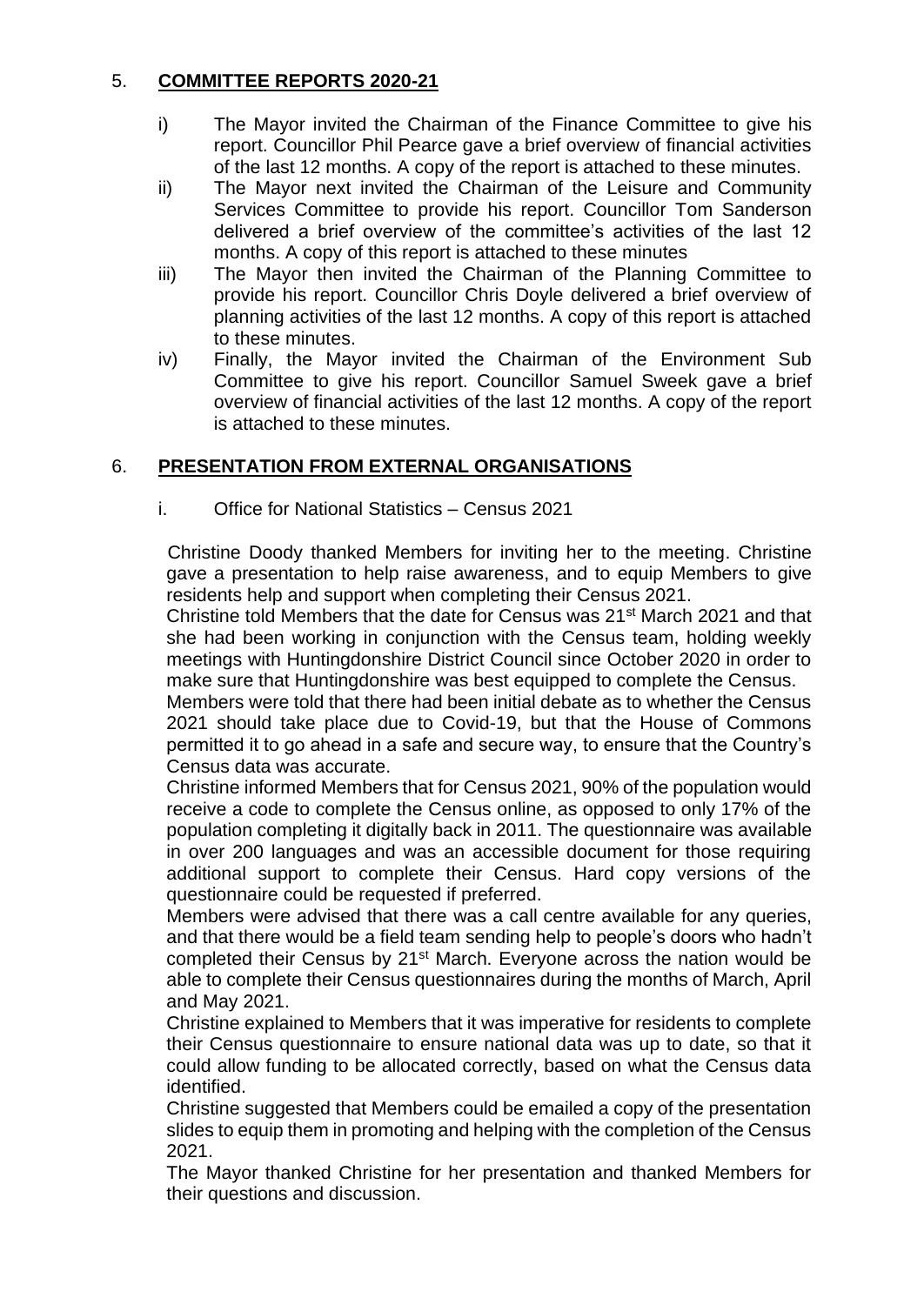*Clerk's Note: A copy of the presentation slides was emailed to Members after the meeting had taken place.*

#### 7. **QUESTIONS FROM THE PUBLIC**

The Mayor invited questions and comments from those electors of the town of Huntingdon on any matter in relation to which the Council had powers or duties or which affected the town.

A resident asked whether Huntingdon Town Council had submitted an official objection to the recent planning application for a gambling venue to open on Huntingdon's High Street. Councillor Doyle, Chairman of the Planning Committee confirmed the objections voiced by the Town Council and advised that the objection had been formally submitted to Huntingdonshire District Council that week.

The resident moved on to ask the Council's opinion on a recent presentation on Parklets for Huntingdon's town centre. The Town Clerk advised that this concept was being presented at a forthcoming meeting of the Strategy & Corporate Plan Committee on 11th March 2021.

Finally, the resident queried the ownership of the brook running alongside Bloomfield Park, within the park railings. The resident reported that the brook was often full of litter, including shopping trolleys, causing it to become flooded. It was also suggested that tree roots were causing problems. The Town Clerk advised that the brook and the banks either side fell under the responsibility of Cambridgeshire County Council and that the issues of litter should be reported to them. One Member suggested that the Alconbury Drainage Board was responsible for the water course and that he could report the issues as a Member of the board.

A Member asked the meeting if there were concerns that Huntingdon no longer had a manned Police Station. The Member suggested that the intercom system was ineffective and rarely manned, and thought it was concerning to encourage residents to report incidents online, when this might not be an option for some people.

The same Member also queried public conveniences in the town and expressed concern at the lack of facilities for residents and visitors to Huntingdon. A resident advised that the Business Improvement District (BID) team had agreed with the landlords of the former Waitrose unit to open their public conveniences for use, and that there was a disabled toilet at the Bus Station and public toilets in Sainsbury's. The Town Clerk told Members that there were ongoing Market Town Initiative meetings taking place and that public conveniences were on the agenda, in particular the facilities at Riverside Park, but confirmed that they would not fall under the responsibility of Huntingdon Town Council. A Member advised that there were also facilities available to the public in the Library when it was open. Another Member raised their concerns about an increase in rough sleepers in Huntingdon and the impact it would have on the town not having public conveniences for those who need them.

Finally, a Member queried whether anything could be done to introduce clearer shop numbering along the High Street, and if this was something BID could look into. The Member explained that the numbering system along the High Street was confusing to those who weren't aware of the set up, and that barely any shops actually displayed their shop numbers.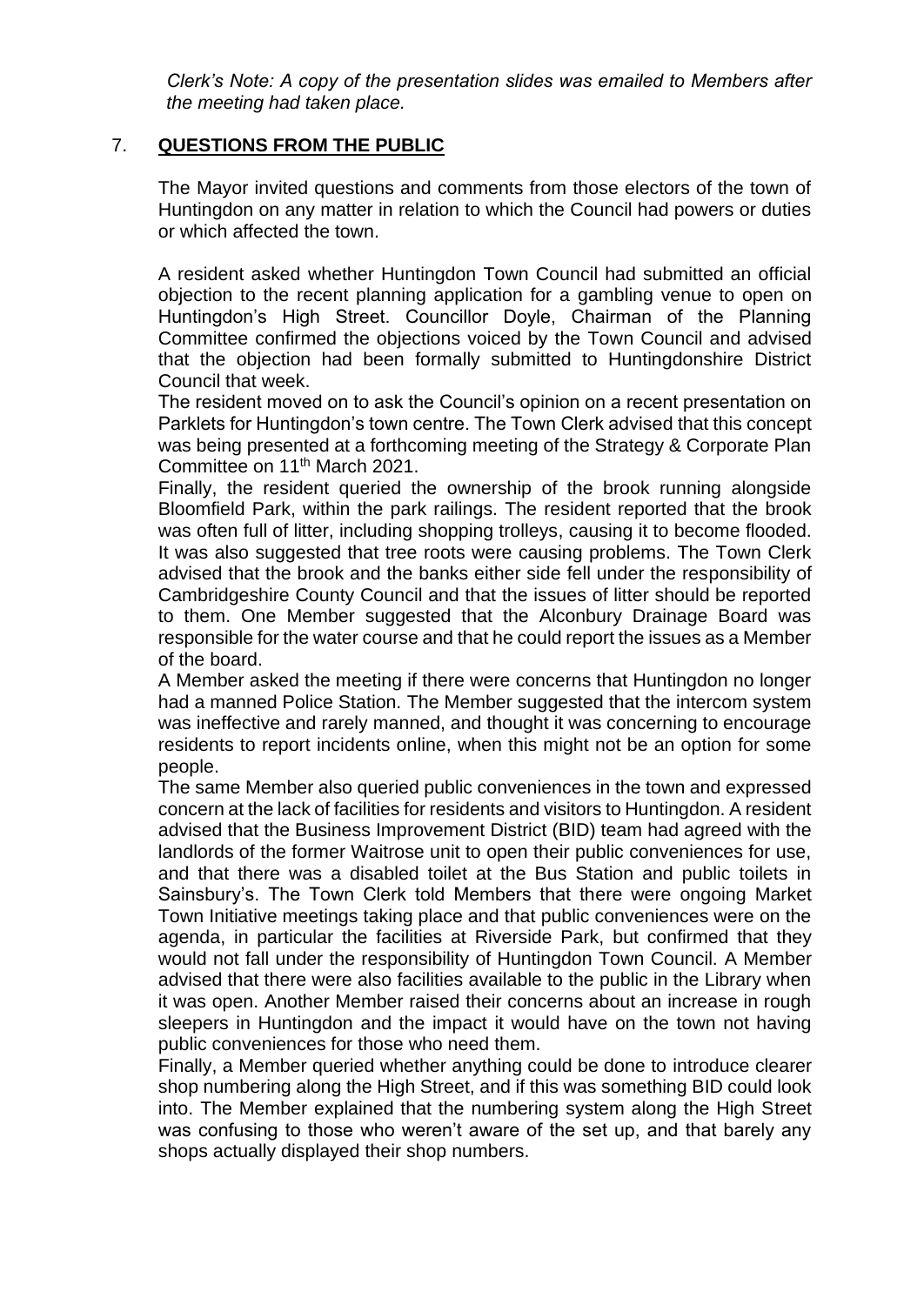With no further questions, the Mayor gave thanks to those in attendance.

# **MAYOR**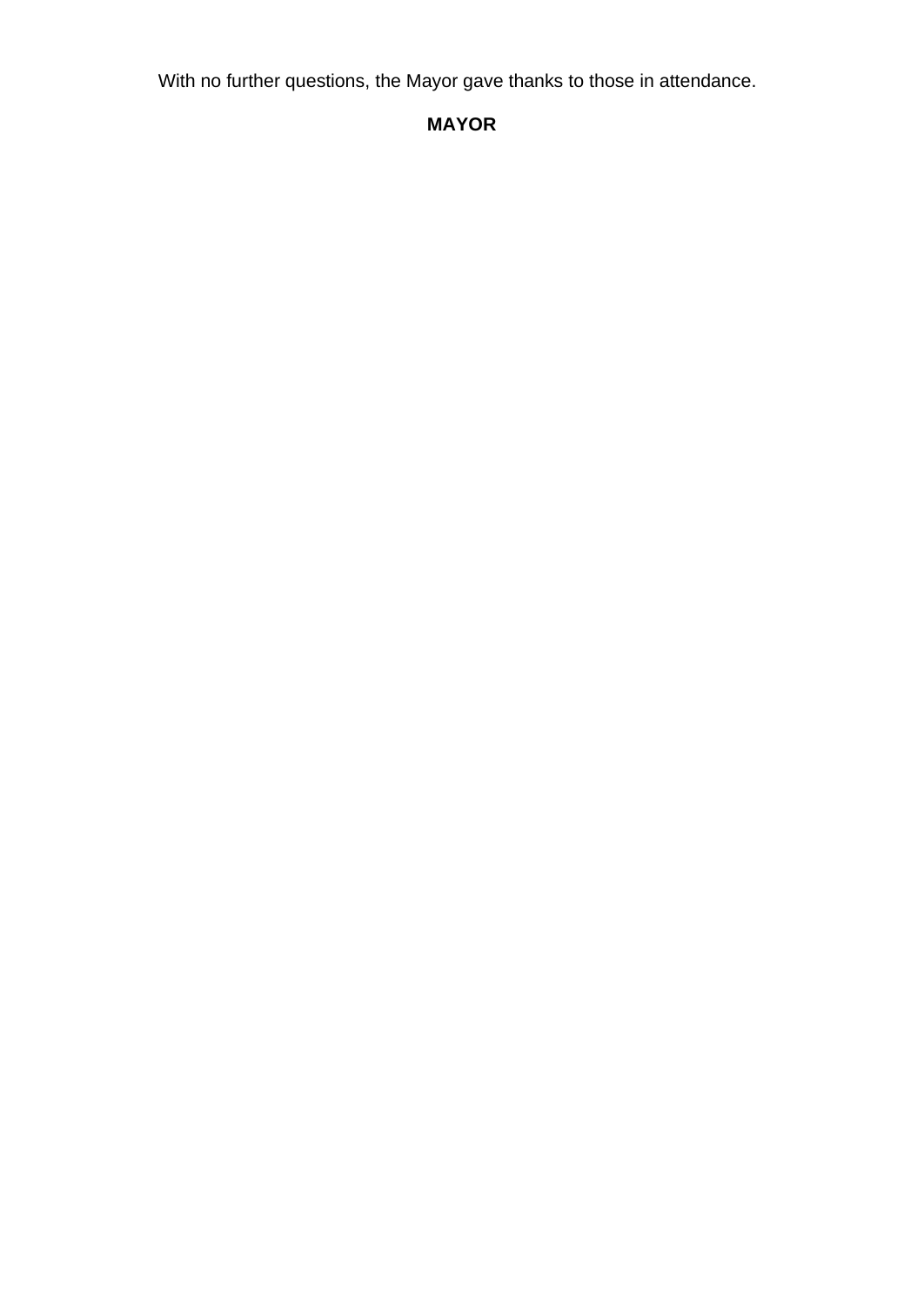# **Annual Report of the Mayor of Huntingdon, Councillor Karl Webb, to the Annual Town Meeting on 4th March 2021**

Good evening everyone, welcome to our Annual Town Meeting. The purpose of this meeting is to update you on what we, as your Town Council, have been up to in the past 12 months, it also gives you an opportunity to ask questions about the services we provide, or to raise any other matters that fall within the Town Council's authority.

It is now my pleasure to present the Annual Report on the activities of Huntingdon Town Council for the Local Government Year 2020/21.

#### Introduction

The past 12 months have presented many challenges for all Town and Parish Councils due to the Coronavirus outbreak and lockdown back in March 2020. Huntingdon Town Council is fortunate to have a dedicated team of Councillors and staff working together to fulfil our obligations to the town and community, but of course, the pandemic did mean we had to look at new ways of conducting our business.

Under normal circumstances, the first meeting of the Local Government Year, is the Annual Meeting of the Council, Mayor Making, is to take place in May each year; but, with restrictions in force regarding public gatherings, the government introduced legislation to restrict face-to-face meetings throughout the country.

This meant that Councillor Steve McAdam would remain in office as Town Mayor, with me as his Deputy, until a time that the Annual Meeting of the Council could take place. I would like to take this opportunity to thank Councillor McAdam for remaining in office during such difficult and uncertain times.

#### Annual Meeting of Huntingdon Town Council

The main purpose of the Annual Meeting, and the first business of the council, is to elect a Chairman of the Council (the Town Mayor) and a Chairman of each of the four Standing Committees.

The legislation in response to the coronavirus pandemic, gave three options to councils regarding annual meetings and elections. In August 2020, Huntingdon Town Councillors were presented with a report detailing the options relevant to electing a new Mayor:

- Option one a virtual meeting to be held in May 2020 to elect a new Mayor;
- Option two the existing Town Mayor to remain in office until May 2021;
- Option three delay the election until a suitable date could be found, with the term of office of the newly elected Town Mayor extended until May 2022<sup>1</sup>.

Option three was recommended to the Members of Council, and subsequently, it was resolved to adopt the Mayor Making 2020 report and all recommendations therein.

Huntingdon Town Council's Annual Meeting eventually took place on Tuesday 6<sup>th</sup> October 2020; and although other Town and Parish Councils also held their Mayor Making events virtually, ours was the first Mayor Making -- that I know of – to be a

<sup>&</sup>lt;sup>1</sup> Minutes of the Recces Committee held Thursday 13<sup>th</sup> August 2020. Available from: <https://www.huntingdontown.gov.uk/uploads/recess-minutes-2020.pdf>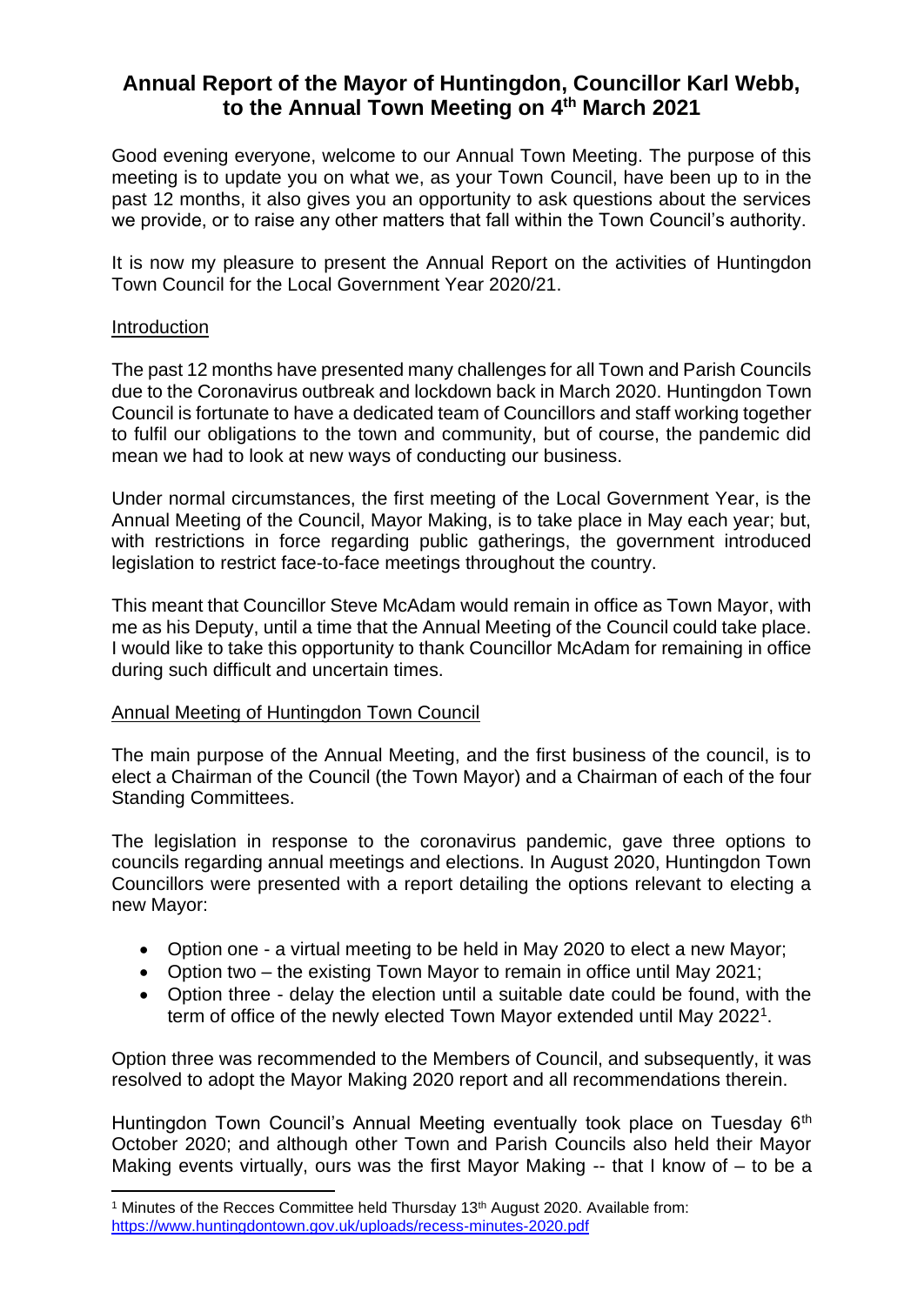hybrid meeting streamed online with the incoming Mayor and Deputy wearing full ceremonial robes.

At that Annual Meeting, I was honoured to be elected Mayor of Huntingdon for the ensuing municipal year. Councillor Padrica Kennington was appointed as Deputy Mayor.

Throughout the year, both Councillor Steve McAdam and myself were supported by the Reverend Jon Randall as the Mayor's Chaplain; Dennis Smith as Macebearer; and by Georgia Barker, Hayley Burns, and Teresa McLoughlin managing our appointments over the year; sadly, there were not as many events as we would expect during a mayoral term in office. I would like to thank each and every one of you for being there for us.

I would like to speak a little about each of our business areas, and the work that has been done during an unprecedented year.

#### Huntingdon Town Councillors

We will shortly hear the annual reports from our Standing Committees, so I won't go into detail here, but I will say that all meetings in the past 12 months have taken place virtually. This has been a new experience for most but has enabled us to continue with the decision-making process and to ensure that we continue to work for the good of the town.

In October, Mrs Audrey McAdam was co-opted onto Huntingdon Town Council to fill the South Ward vacancy; Members welcomed Councillor McAdam and expressed their thanks to former Councillor, Alice Sedgewick for her valued contribution to the town during this administration and her previous time with the Town Council.

Sadly, this year we heard of the passing of three former Town Councillors; Valerie Brooker, Jill Watkin Tavener, and Tanya Forster. Tanya was also our Deputy Mayor from May 2013 until May 2015. Councillors and Town Hall staff, past and present, expressed their thanks for the dedicated service of our former Councillors, with our deepest condolences being sent to the families of Val, Jill and Tanya.

Before I move on to the Town Council staff and our business activities, I would like to take this moment to offer my sincere condolences to everyone that has lost a loved one or friend. This year has been devastating for families especially with the additional restrictions on how we say our goodbyes to those lost through natural causes, accident, or illness, including covid-related deaths. My thoughts are with you all.

#### Huntingdon Town Council Staff and the Business of the Council

#### *Town Hall*

The Town Council's day-to-day business and services continued to be provided by our administrative staff, from the Town Hall when required, but also working from home whenever possible. The Town Hall and Community Centre have been closed to the public during this period.

There has been a change in personnel over the year, Kate Yerbury left the Town Hall to take on some new challenges, we wish her well in her new role. We welcomed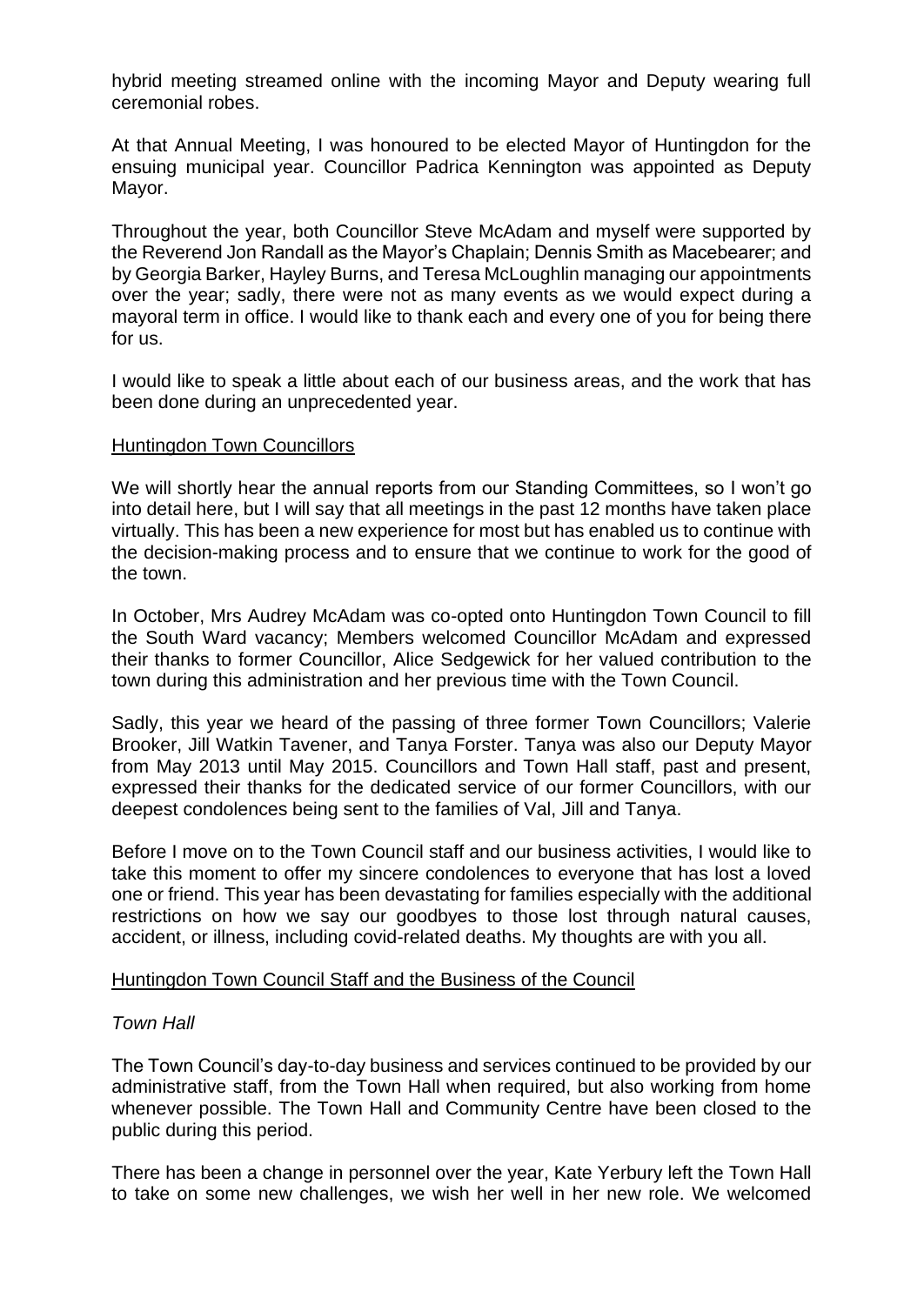Teresa McLoughlin as our new Amenities Office, and in January, we welcomed our Assistant Town Clerk, Natasha Pierson, back from maternity leave.

A lot of thought has gone into the new ways of working, and has clearly proven successful, so thank you to our Town Clerk, Philip Peacock, and our Responsible Financial Officer, Helen Merrick – who has also been our acting Deputy Town Clerk throughout the pandemic -- for keeping everything running smoothly and making sure our staff have been looked after throughout this period.

#### *Coneygear Centre*

The Coneygear Community Centre has been closed to the public for most of the year, but in line with social distancing regulations, it has been used whenever possible, one example being to train unemployed volunteers in a work-based project with Groundwork East. This project enabled volunteers to gain motivation and confidence as well as learning new skills – I visited the team in October and was really impressed at the work they have done around the community centre.

The Coneygear Centre Manager, Shilpa Desai Sakaldip, and her Assistant Manager, Sally Marchant, have supported several projects and community engagement throughout the year, the most recent being the Coneygear Centre being used for Covid testing using Lateral Flow devices.

I won't go into detail as we will be hearing from the Leisure and Community Services Committee later, but I can say that Councillors and Town Hall staff have been very proud of the support from Shilpa and Sally, as well as that of Peter Haynes and his team, throughout this crisis.

#### *Grounds' Estate Team*

The Ground's Estate team had initially been stood down during the lockdown, but as the guidelines changed, the team were keen to catch up on the backlog of work.

The Grounds' staff, led by our Head Groundsman, Peter Haynes, were divided into teams to minimise unnecessary contact and as a safety bubble to ensure that our open spaces, parks and gardens, cemetery grounds and allotments were well maintained. Unfortunately, for most of the year, the play areas have had to close to the public.

Around the town, bedding plants and some smaller displays were put in place, these included a Florence Nightingale theme at the Sebastopol Cannon site, a Hunts FA 125<sup>th</sup> anniversary display opposite the Bridge Hotel, and the Mayflower display at the Bus Station.

Peter and his team also supported the Coneygear Centre staff with the distribution of hot meals for the Older Peoples Program.

#### *Cromwell Museum*

After a complete refurbishment of the Cromwell Museum, it was a real blow that it had to close, but the pandemic did not stop our curator, Stuart Orme, from promoting the museum and the life of our most famous resident. Stuart has produced regular YouTube videos on the history of Cromwell. Stuart hosted a series of online lectures with guest speakers, the advantage of being online was we were joined by people from around the world listening to the Winter lectures, well done Stuart, I enjoyed every one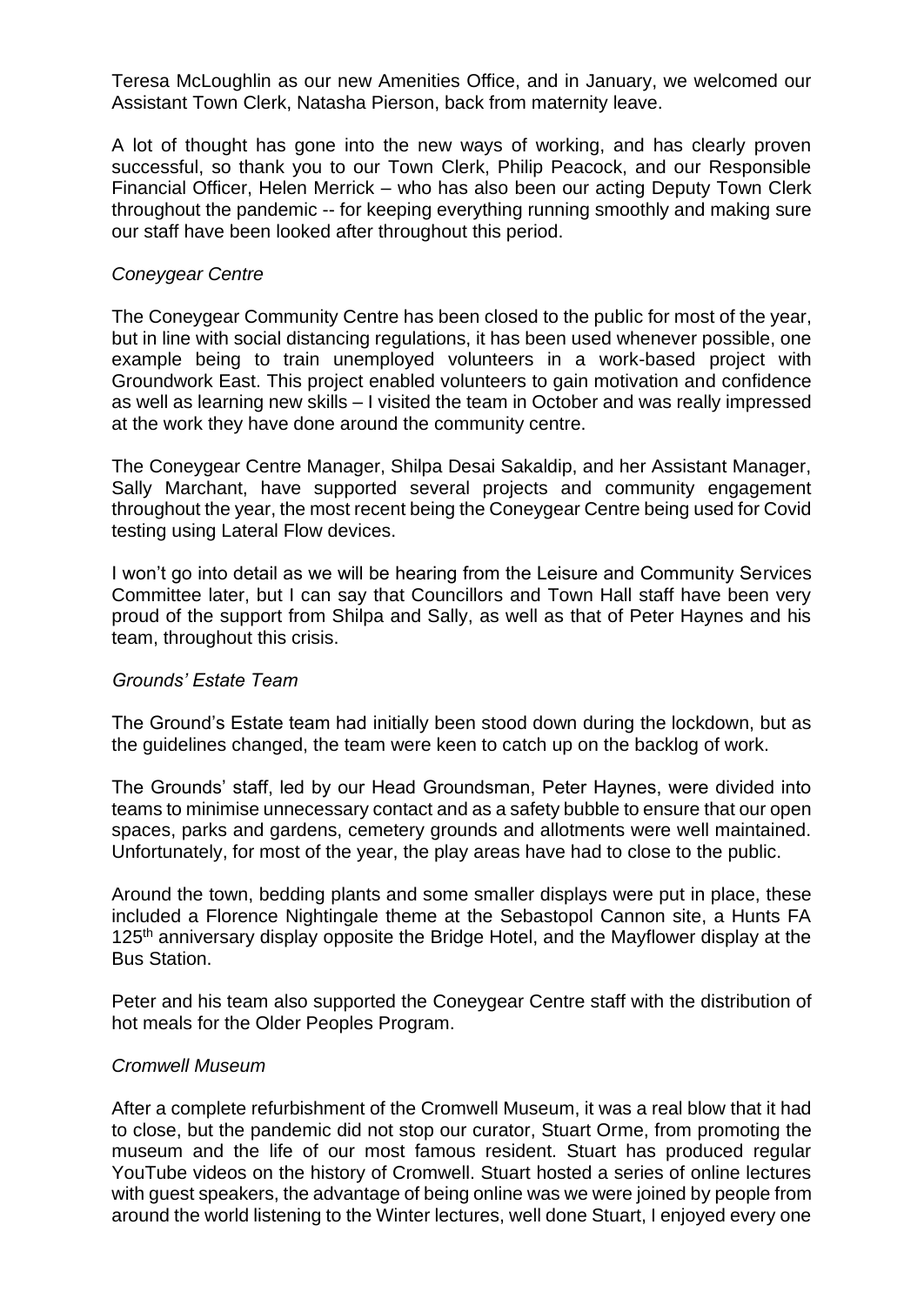of the talks. Stuart has other projects on the go, so keep an eye out in the local press for more details.

#### *Crematorium and Cemeteries*

The Town Council's largest project to date is the building of our Crematorium and Cemetery. Work on the construction is progressing well, despite some delays caused by the covid restrictions and weather, but we look forward to seeing the Crematorium open soon.

We are pleased to welcome Samantha Smith as our new Crematorium and Cemeteries Manager. Over the coming weeks, Samantha will be joined by three new members of her team filling the roles of Deputy Manager, Technician, and an Office Assistant.

As you can imagine, a project as big as this does not happen on its own, many people have worked hard to get us to where we are, but I would just like to give extra thanks to Carol Rigden, as the Project Manager, I know how dedicated she has been to keep this project on track.

You may be surprised to know how active we have been over the year, I am not going into detail, but I shall just read out a few of the highlights:

#### Selected Highlights by Month

May 2020:

• VE Day – due to the restrictions in place, residents were asked to observe a two-minute silence at home.

June 2020:

• Wreath Laying for Armed Forces Day – Mayor & Mayoress, with the Deputy Mayor and Mayoress observed a Minute's Silence, the Mayor laid a wreath on behalf of Huntingdon Town.

July 2020:

• Councillor Training sessions, the first of a series of virtual courses with Cambridgeshire and Peterborough Association of Local Councils (CAPALC) were offered to councillors.

August 2020:

- Wreath laying for VJ Day, the Mayor, Mayoress and small civic party able to attend a socially distanced service at the War Memorial
- The Mayor's Cup socially distanced football match between Huntingdon Town and Stevenage FC. Mayor, Mayoress and Deputy Mayor in attendance

September 2020:

- Social distanced presentation with the Station Commander, RAF Wyton, to mark the 65<sup>th</sup> Anniversary of the Freedom of Huntingdon being granted to the personnel at RAF Wyton
- Wreath laying to commemorate the 80<sup>th</sup> Anniversary of the Battle of Britain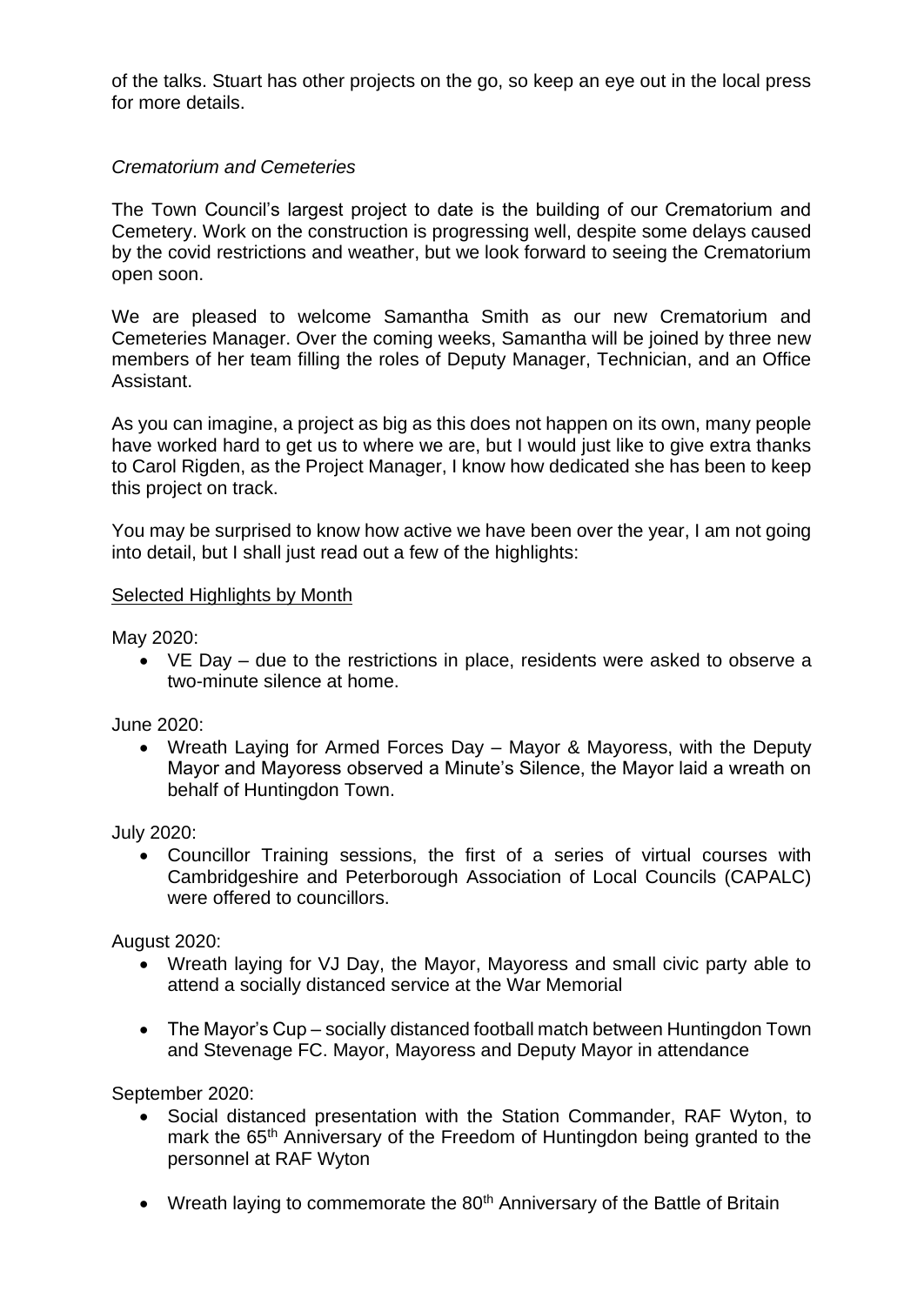October 2020:

- Virtual Mayor-Making Service, as previously discussed, this took place in the Town Hall and Online
- Online meetings of the Huntingdon and Godmanchester Twinning Association (the mayors of Huntingdon and Godmanchester, are both honorary Presidents of the Association)

November 2020:

- We held a limited, socially distanced, ceremonial Remembrance Day Service a few days before Remembrance Day. This was to ensure people did not gather in numbers at the memorial, sadly, the rules at the time meant that if we had too many people in attendance, we would have had to cancel the service.
- On Remembrance Sunday and Armistice Day, I laid a Wreath on behalf of the Town – some residents and former service personnel did go to the War Memorial but kept the Market Square clear
- Christmas lights were installed around the Town Centre, unfortunately, we were unable to hold an official 'switch on' ceremony, or weekend Christmas Market

December 2020:

- Supporting the BID team with Christmas stalls and street entertainers, also working with HDC promoting Think Local, judging Christmas Window decorations
- Delivering Christmas presents to the children at Hinchingbrooke Hospital's Holly Ward and Special Care Baby Unit
- Community Centre staff and Estates Team cooking and delivering meals for the Older People's Program
- Socially distanced Christmas services at St Mary's and All Saint's churches, these included a live broadcast over Huntingdon Community Radio

January 2021:

• The Precept for 2021/22 was set, details of which will be given in the Finance Report

February 2021:

• Community Centre is being used for rapid community Covid-19 testing, using lateral flow tests. These tests are for people without any covid symptoms and are offered at no cost.

There were so many things that I could report, but the list above gives an example of our support within the community. Even with covid measures being implemented throughout the year, the business of the Council has continued to function efficiently and professionally, I have been extremely proud of the way our Councillors and staff have conducted themselves, despite some difficult times.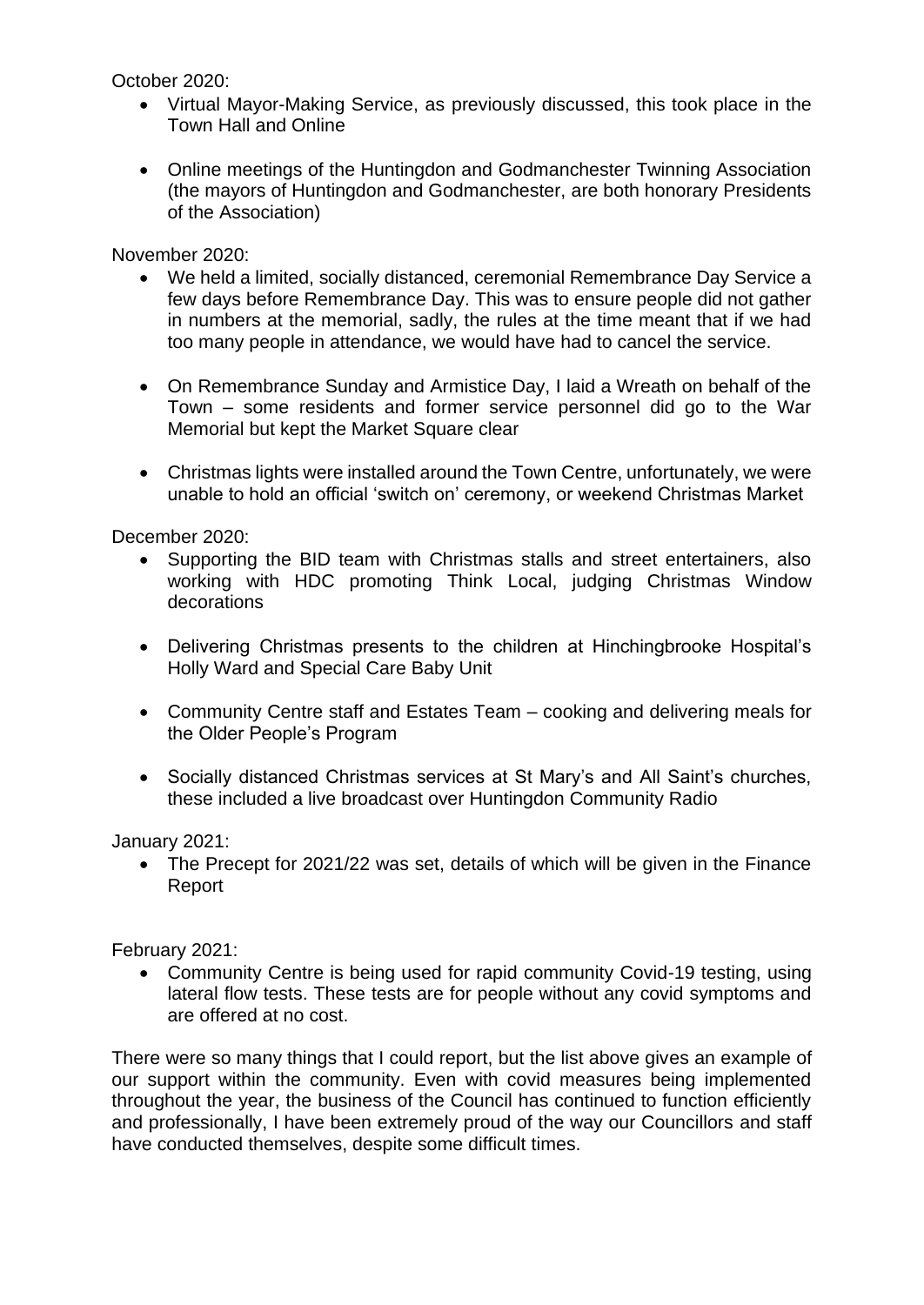I hope that, as residents, you are confident that your Town Council has looked after the needs of Huntingdon as best it can. Please do let us know if there are areas within our responsibility that you feel could be improved or changed.

Thank you everyone.

Councillor Karl Webb Town Mayor of Huntingdon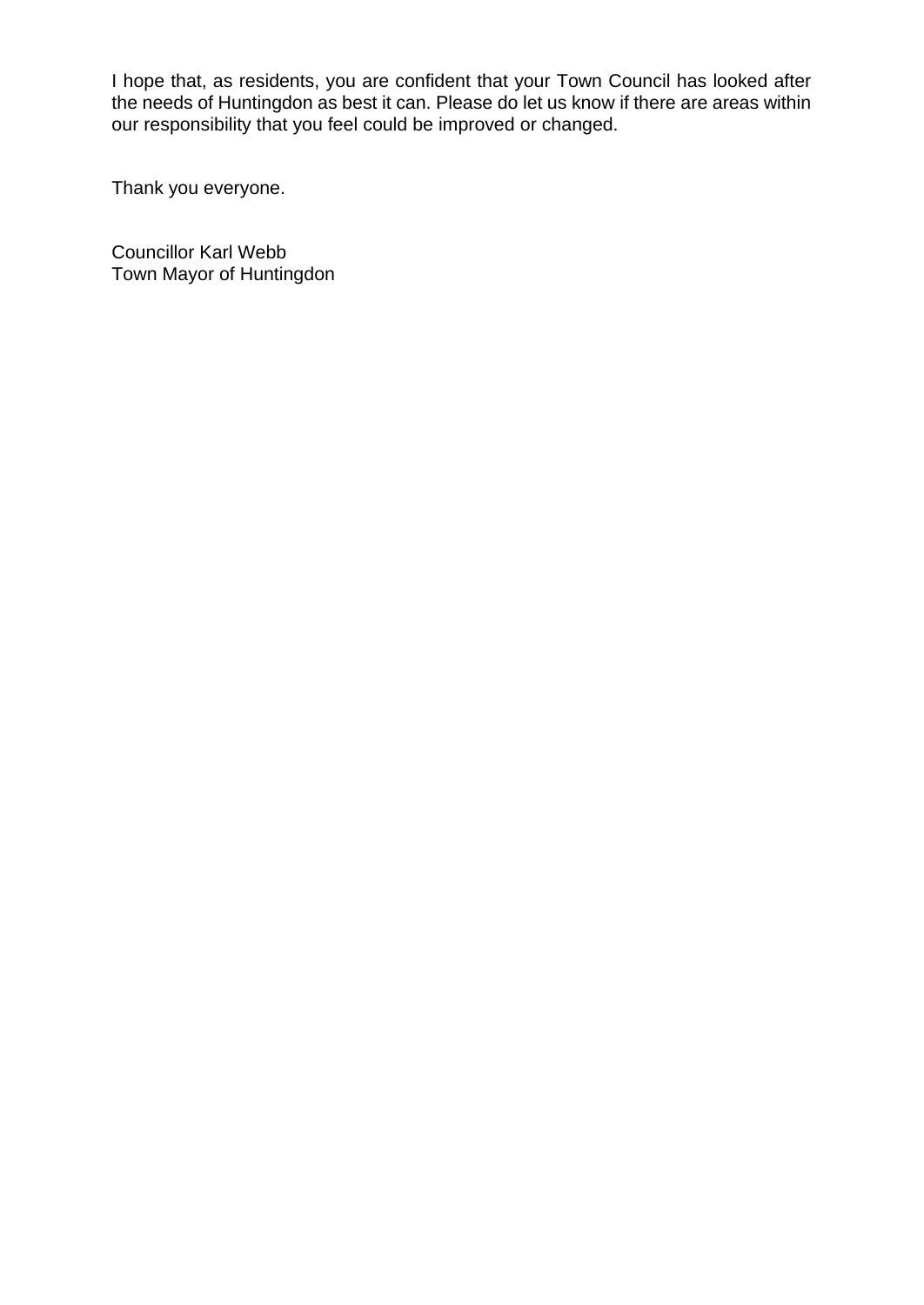# **Huntingdon Town Council's Finance Committee Annual Report 2020/21**

Mr Mayor, Ladies and Gentlemen. I am Councillor Phil Pearce and was appointed by Members for a third continuous term of office as Chair of the Finance Committee.

The Finance Committee comprises of the main Finance Committee itself including the following Sub Committees: -

- 1) **Finance Sub Committee** responsible for overseeing and recommending the following year's budget for the Town Council. This Committee works hard with Officers in relation to the budget, which informs the precept level for the next financial year. I am indebted to the Chair of this Committee Cllr Luckham, who was appointed for his third term of office. This year, the precept has been agreed upon an 8p per week increase for a band D property as opposed to 7p per week last year. Thus, increasing our precept figure from £1,313,630 for 2020/2021 to £1,382,976 for 2021/2022
- 2) **Grants Sub Committee** responsible for awarding grants to qualifying applicants of up to £500 from an eligibility criteria matrix, this Committee meets twice yearly. Again, I am indebted to the Chair of this Committee, Cllr Sir Peter Brown who was also appointed for a third term of office. In year 2020/2021 the total amount awarded was £1,840.00 to 4 local organisations.
- 3) **Lettings Sub Committee** This Committee reviews our lease agreements, tenancies and hire rates for our buildings and prices for allotments and burial plots. Typically, business includes increasing charges in line with inflation and benchmarking with other local authorities.
- 4) **Staffing Committee** This Committee makes recommendations to full Council on all matters relating to our staff – This Chair is again Cllr Tom Sanderson
- 5) **Twinning Sub Committee** This is a long-established committee responsible for the ties between Huntingdon's Twin towns of Gubbio in Italy, Wertheim in Germany and Szentendre in Hungary and Salon de Provence in France. The Twinning Association's Chairman is Mr Malcolm Lyons and I applaud him and the Twinning Committee for all their hard work.

The Finance Committee has worked exceptionally hard this year to overcome challenges and to oversee the Town Council Finances. I must applaud Councillors and Officers alike for the very swift response to revise our budget due to the Covid-19 pandemic. Our budget adjustment was agreed in June which saw us influence the budgets by just under £430,000, with the provision of a 50% rent reduction for a year offered to all our sports club tenants.

The focus of the Town's financial commitments over the last year and the planning for our forthcoming projects include:

1) The new Coneygear Centre was opened in February 2020 and received some great reviews. Although its doors had to close to the public shortly after opening due to the pandemic, it has been a hub for outstanding work carried out behind the scenes to support our community. I can now announce that the overall project has been confirmed as having no cost to residents, as the sale of the former Medway Centre and the asset swap with Huntingdonshire District Council exceeded the cost of the build. We are indebted and grateful to all organisations who have grant funded the internal fixtures and fittings and to all those involved we extend our sincere thanks: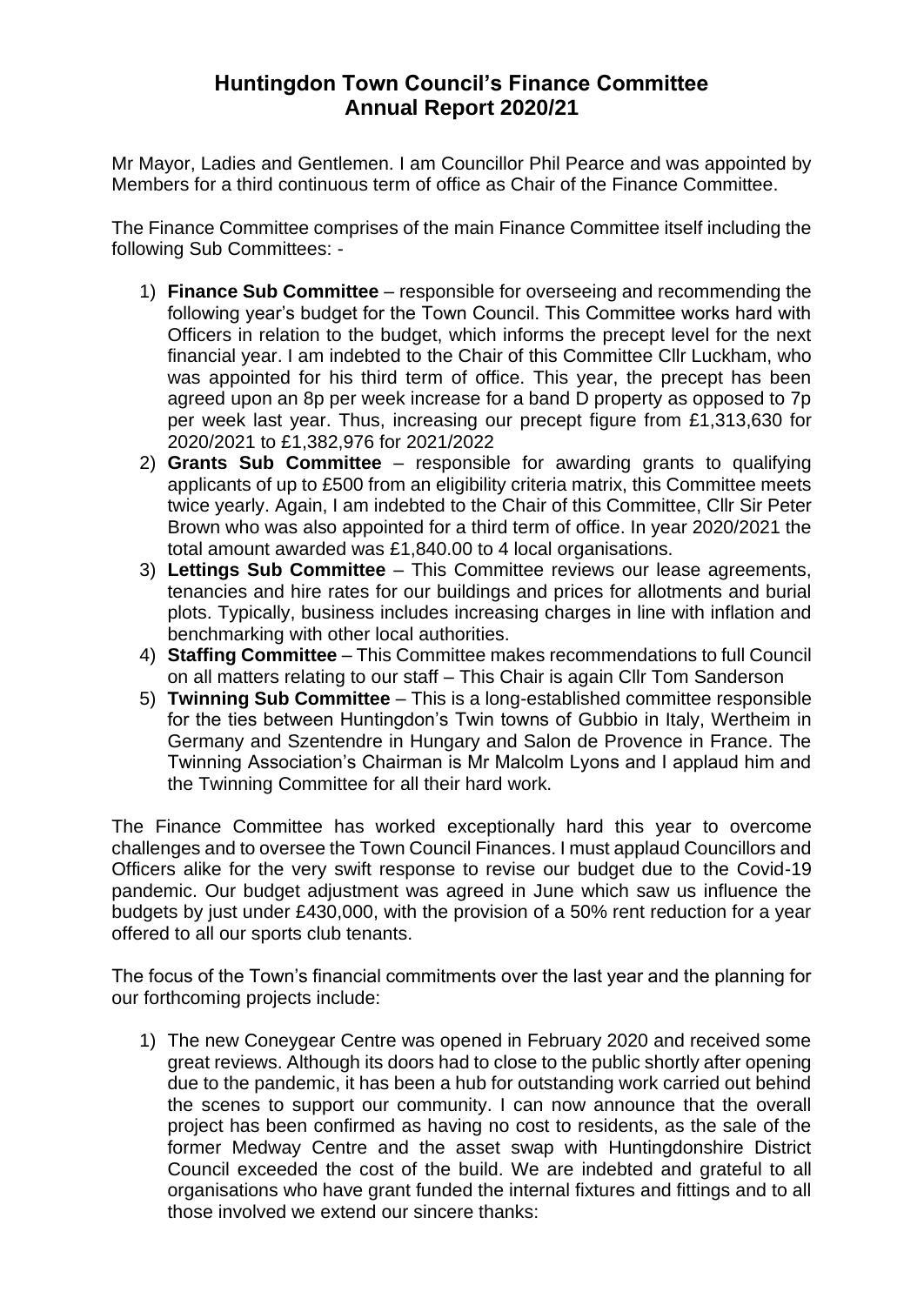- Huntingdon Freemen's Trust
- National Lottery
- Mick George
- FCC Communities Foundation
- 2) Cemetery Wall Maintenance Our work continues with maintaining and restoring our Grade II Listed cemetery walls at Priory Road for which we have a statutory obligation. We have spent some £100,000 so far and the £50,000 per year budget will continue to ensure the safety and preservation of the vast structure.
- 3) Crematorium and Cemetery This work started early last year and is nearing completion. Kier Construction was awarded the contract for the project and the team has worked tirelessly throughout the pandemic in very difficult conditions. The project is now close to handover and we have recruited a team of staff to run it. I am delighted to welcome Samantha Smith our new Crematorium Manager and her team and wish them every success when we open later in the Spring.
- 4) Plant Nursery & Depot This new facility is currently being built adjacent to the crematorium, with the heat recovered from the cremators being used to heat the glasshouses.

Installation of vehicle charging points as well as Solar panels will complement our existing green energy supply efforts, in line with our Corporate Plan to create a more sustainable environment. The Depot and Nursery should be fully operational by early Summer, after the transfer of equipment from our existing Depot. The facility will provide a fantastic space to grow all the plants and shrubs for our town. Our long-term programme is to replace the Council's vehicle fleet and equipment to battery and electric powered alternatives, thus furthering our ambitions of becoming carbon neutral.

The success of any Council is dependent on team effort between Councillors and Officers. For us, the safety and wellbeing of all our staff is of paramount importance. At the start of the pandemic, we sent our office staff home 10 days before the initial lockdown and very quickly equipped them to work safely from their homes where required. The Estates Services team has continuously monitored and adapted its way of working to ensure all in the team are kept safe while keeping our town clean, tidy and looking its best.

Throughout the pandemic, staff at the Coneygear Centre have been working tirelessly to prepare, cook and distribute hot meals once a week to some of our most vulnerable residents using funding from successful grant awards, particularly over the Christmas period, selflessly giving up their holiday time to fulfil this support, as well as delivering over 130 Christmas hampers to those in need of support over the festive season. On behalf of every Councillor, I would like to extend our thanks and admiration to all those staff involved.

Finally, I would like to commend all Members of the Finance Committee and the associated Sub committees for their support and excellent meeting attendance. This year has seen some extraordinary times and I am proud of every Councillor and every member of our staff for the manner in which we have all faced up to the day-to-day problems and challenges this last year has presented us.

It is a great honour to hold public office within this Historic Town Council and to be part of a team which is so forward thinking and patient, with a determination to succeed. I thank every Member for their support and each member of staff for their engagement.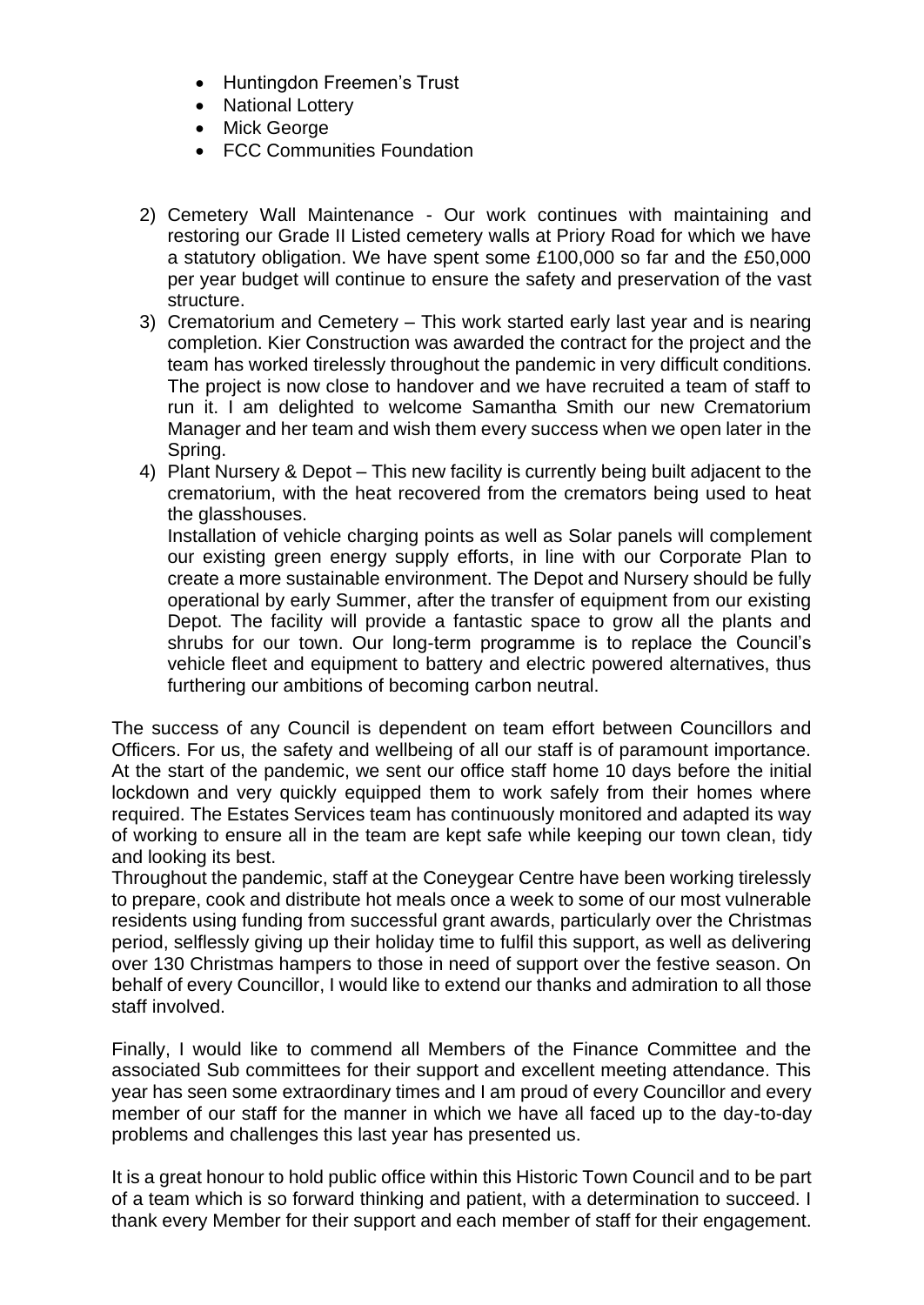# **Huntingdon Town Council's Leisure & Community Services Committee Annual Report 2020/21**

Despite the many problems during the past twelve months, the Town Council's Leisure & Community Services Committee is still meeting on a regular basis to discuss the excellent work our staff are carrying out.

This report outlines some of the key achievements of the Council over the last year, which I hope helps to show the amount of work that continues to take place in our community.

Our Estates Services team hasn't stopped since the pandemic first sent us into lockdown. The team has constantly evolved its way of working to ensure everyone's safety, but to still maintain the high standard of service provision the Town Council prides itself on.

The list below highlights just some of the work undertaken by the team over the past 12 months:

- Planning, ordering and preparing for the Town Council's Crematorium landscaping
- Themed floral displays to celebrate Florence Nightingale, 125 years of Hunts FA and 400 years of the Mayflower
- Weekly food deliveries to some of our most vulnerable senior residents in the town
- Football pitch improvements and marking at Coneygear Park
- Play area inspection training for our portfolio of 20+ play areas
- Weekly play area inspections and specialist Covid-19 cleaning
- Wildflower planting across several sites
- Replacing play area equipment and safety surfacing
- Painting the exterior frontage of the Commemoration Hall

The doors to the brand new Coneygear Centre sadly had to close less than a month after they officially opened, however the building has been a non-stop hive of activity behind the scenes, offering support to local residents via various different projects:

- The Supporting Older People's Project has continued to provide a freshly cooked hot meal once a week, delivered to the most vulnerable in the community. Our Estates Services team deliver these to residents, along with a weekly newsletter and they have proved to be a valuable link to people who need help during the lockdown. Over 2000 meals have been delivered since April 2020.
- The Summer Brunch Club saw up to 100 weekly lunches provided for local families during the summer holidays, which could be enjoyed at the park in allocated spaces for each family bubble. Partner agencies were in attendance to offer help and advice to any families in need of additional support.
- The first all-girls football club is now based at Coneygear Park, with ongoing improvement works being carried out by our Estates Services Team.
- The annual Christmas Hamper project took place with over 100 food hampers made up and sent out to families in the community in need of support over the festive period.
- A community garden project took place with the Green Team to create a pergola seating area and raised planters that can be used for community growing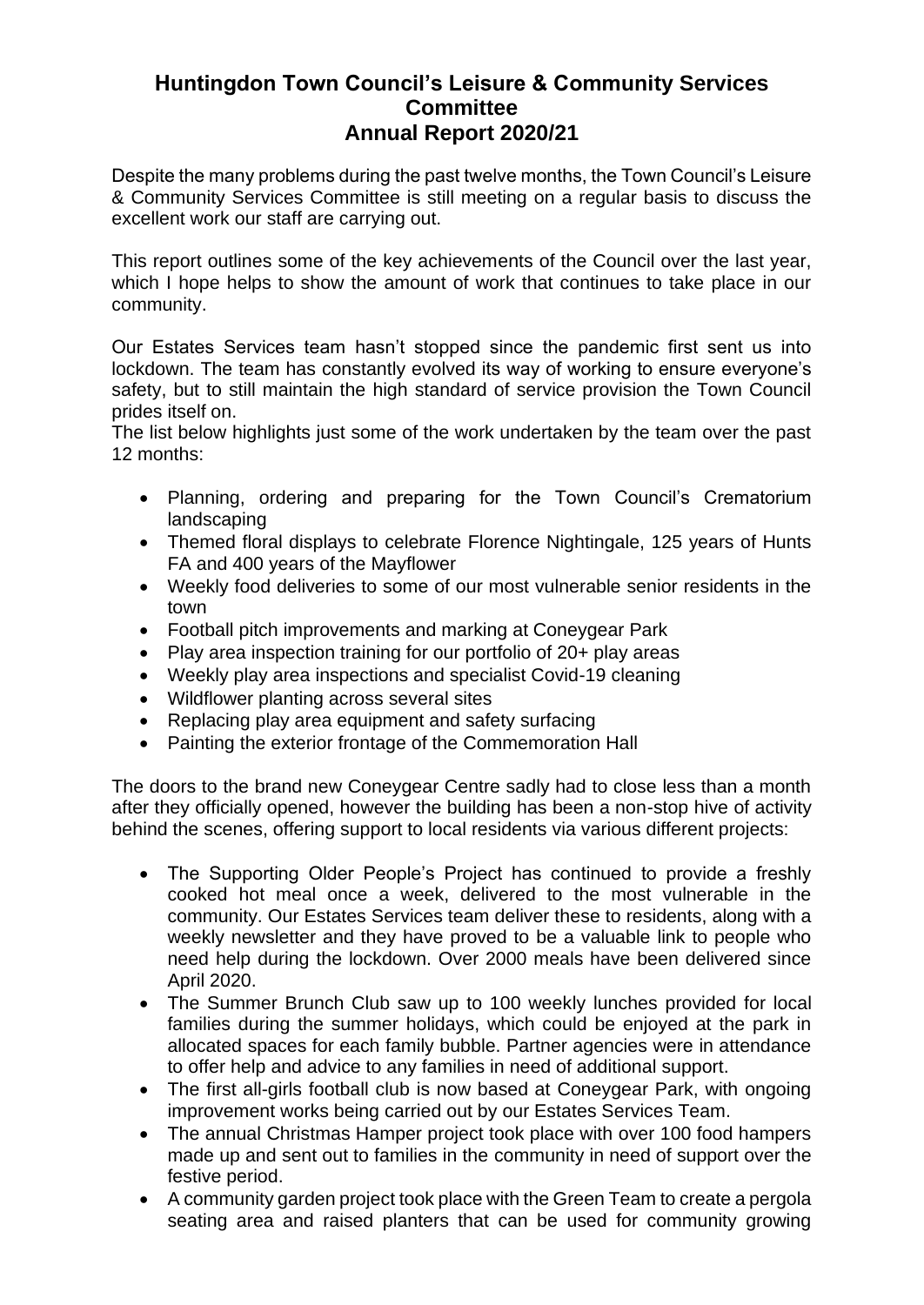projects in the future. The project supported young people in the local community to build on their skills to better future employment prospects.

- A click and collect service at the Coneygear Centre library to still allow access to books in the local community during the lockdown periods.
- This week, a new pilot project called Tepees of Hope has been set up at Coneygear Park on a Monday, to bring face-to-face projects for local children back but, crucially, in a COVID-19 secure way. Each participant will have their own tepee to provide a secure base from which they can engage in face-to-face activities but with exceptionally low risk of transmission. The project will offer enrichment sessions and activities to local children and families.

Last week we presented two new Local Highway Improvement bids to the County Council for consideration. They were for a formal pedestrian crossing by Owl Way in Hartford and an additional filter lane at the St Peter's Road and Redwongs Way junction. The results are expected in April. Some of last year's projects have now been completed by the County Council, including a safer footpath at Hinchingbrooke Park Road and on-street parking restrictions in Lake Way, Stukeley Meadows.

And finally, CCTV has been installed at Bloomfield and Coneygear Park to provide additional security across both open spaces and we are carrying out a pilot delivery for the June issue of our Huntingdon magazine with a new distributor to ensure all Huntingdon residents receive a copy.

Let's hope that the coming year allows us to continue with our community events which we've had to put on hold, as well as opening up the Coneygear Centre once again for the community to enjoy.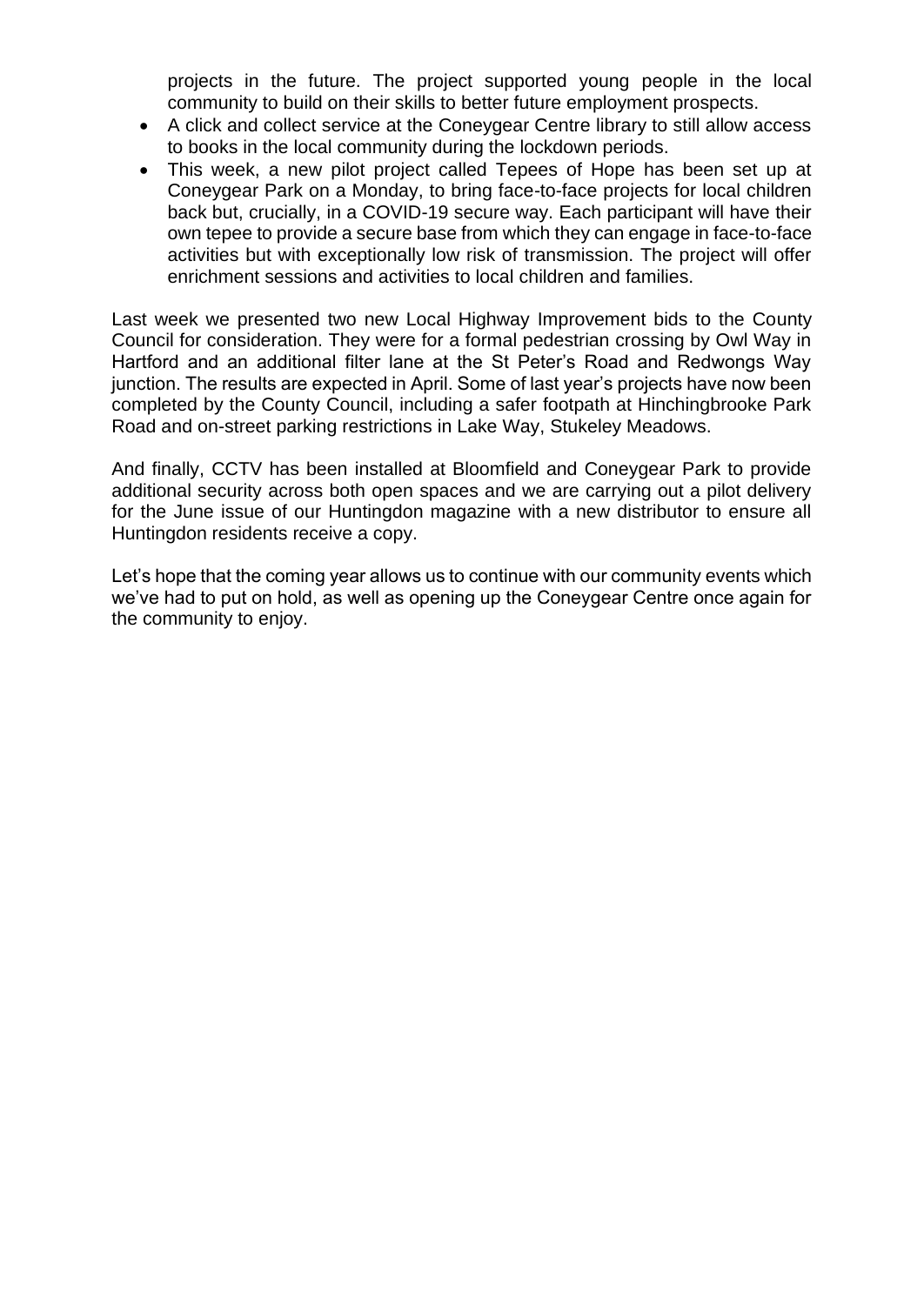# **Huntingdon Town Council's Planning Committee Annual Report 2020/21**

Huntingdon Town Council works in conjunction with Huntingdonshire District Council, who is the planning authority, on planning matters relevant to the town. The Council invites any large-scale planning projects that may affect the town to come and provide information and answer queries to enable the committee to put forward an informed opinion.

Over the past year various applications have been submitted, approved and work has begun. Various developments are in progress, nearing completion or have completed.

- Work is continuing on the new crematorium and cemetery and this is hoped to be completed in spring 2021.
- A14 works completed, work continuing to remove flyover at Huntingdon train station.
- Lochailort gave a presentation about changes to development known as the former Sainsbury's site. The number of units has been revised down to accommodate more houses and less flats.
- Colonnade Revival gave a presentation about renovating 111 High Street, creating an arcade with 18 units, a bar and function areas.
- Members agreed to begin the process of revising the Huntingdon Neighbourhood Plan to reflect changes in the town since the plan was made in 2019.

The Council continues to work with residents in opposing some proposed applications within the town or affected the town:

- The proposed outline planning application at Washingley Farm for a phased development of 648 dwellings was refused. Members felt there was high density with no single dwellings and there were concerns over access.
- The licensing application for a gaming premises licence/bingo was refused. Members objected to the gambling facility which was felt would be detrimental to the financial and mental health wellbeing of residents. Concerns were raised about crime, disorder and public nuisance.
- Members of the Council were against the proposed Luton Airport stacking area. Concerns were raised about the noise level and increase of pollution.

Huntingdon Town Council actively supports the Huntingdonshire Tree Strategy and where possible plant trees on Town Council land.

The Planning Applications Panel provides comments on any planning applications, works to trees, street naming and change of use of properties relevant to Huntingdon. Members of the public are welcome to comment on upcoming planning applications to be considered by the Town Council by contacting the office and can attend meetings of the Planning Committees and speak on matters on the agenda.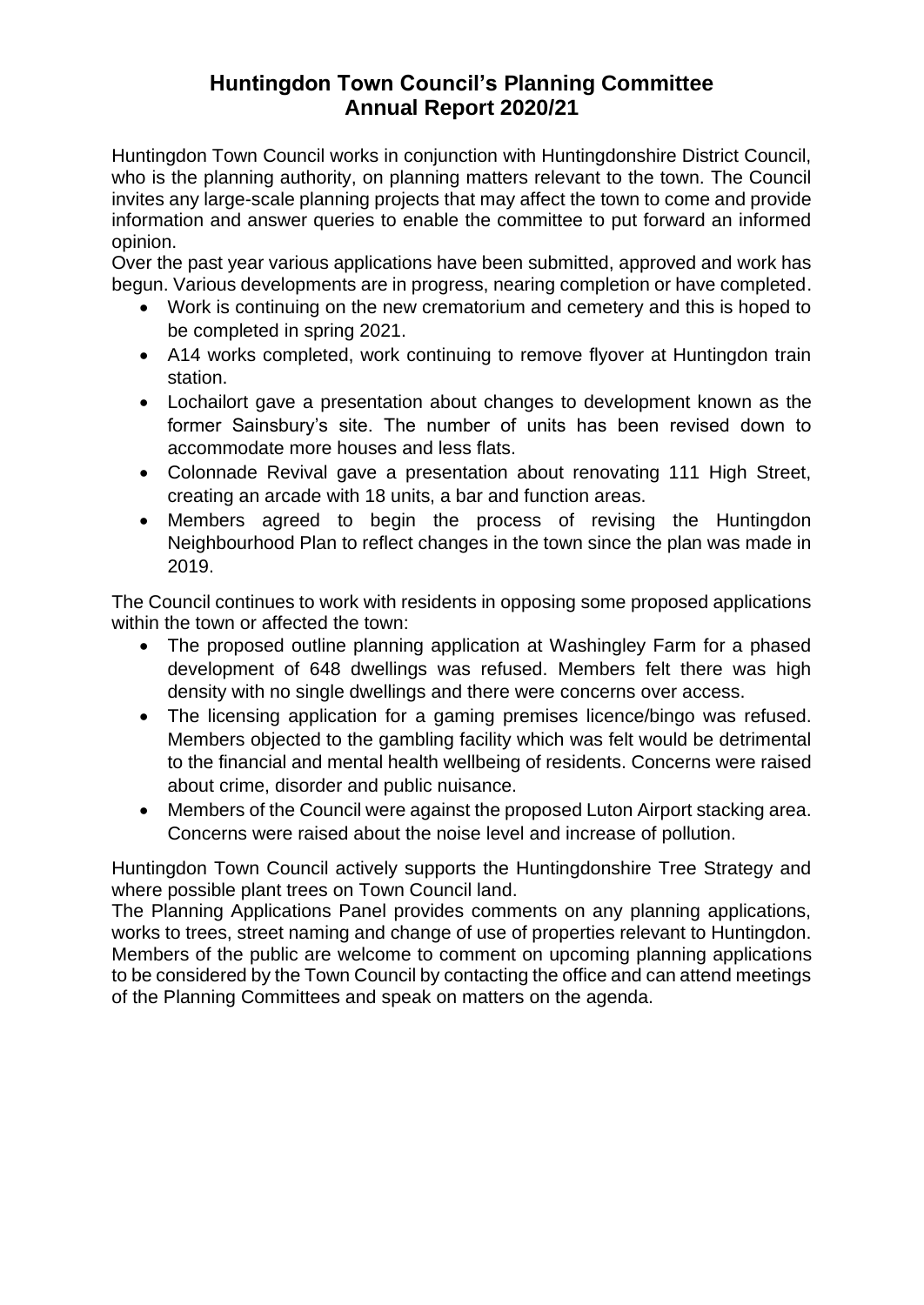## **Huntingdon Town Council's Environment Sub Committee Annual Report 2020/21**

I am delighted to be delivering the first report from the Environment Sub Committee to an Annual Town Meeting as its first elected Chair.

The work of Huntingdon Town Council in recognising the enormous challenges we face as a community is something that I am immensely proud of.

Firstly, I must thank Town Council Officer Hayley Burns for her phenomenal support since the formation of the Sub Committee, her hard work and dedication to the improvement of this Council's environmental impact has been incredible – and the internal audit carried out on the Council's own internal practices has ensured that every viable opportunity for Huntingdon Town Council to improve and reduce its carbon aims, objectives and commitments has been taken, in line with the comprehensive Environment Policy and draft Climate Action Plan – which was unanimously agreed by this Council. Tackling the climate emergency requires leadership and I am proud that Huntingdon Town Council is showing this quality in the district by participating in the early access testing Parish Council Eco Audit Tool.

Huntingdon Town Council is also now in the process of sourcing quotes for a full and comprehensive professional eco audit as we continue to take the necessary steps to reduce our carbon footprint.

Next I must pay tribute to Peter Haynes, our Head Groundsman, and the whole Estates Services team who have, day in day out, through the elements, continued their hard work in making our town look amazing – from the Summer into Winter, through the Covid-19 pandemic and, hopefully, into more normal times in the future, adapting their practices and minimising waste.

Unfortunately, due to the Covid-19 pandemic, we have had to postpone our plans for the first Huntingdon Eco Fair. However, I am pleased that are still hoping this event can go ahead in the not too distant future, with stallholders still being looked at and these plans still very much part of Huntingdon Town Council's programme of events when we return to something closer resembling normality.

The year ahead will be another full of challenges, but I have confidence that we will continue going from strength to strength and continue taking positive steps in the years to come. I am pleased also to report on the excellent progress as we approach the completion of the new state of the art crematorium to the north of our town, which is perhaps the biggest and most ambitious project undertaken by Huntingdon Town Council in modern times.

National Geographic reports that 78% of people opt for cremation when they pass away in the UK. The new crematorium will ensure sustainability and dignity for people of all faiths and families across Huntingdonshire, whilst embracing innovation and new technologies in the form of the first all-electric carbon neutral cremator in the country, recycling of recovered heat, rainwater harvesting, solar panels and the composting of plant materials. As well as this, the site will serve as a depot and plant nursery for the Estates Services team, with electric car charging ports for Council vehicles. The new crematorium will also offer natural burials and will play a key role in ensuring friends and families can pay their respects to their loved ones locally, removing the need to generate excess carbon emissions from cars travelling into Cambridge or Bedford.